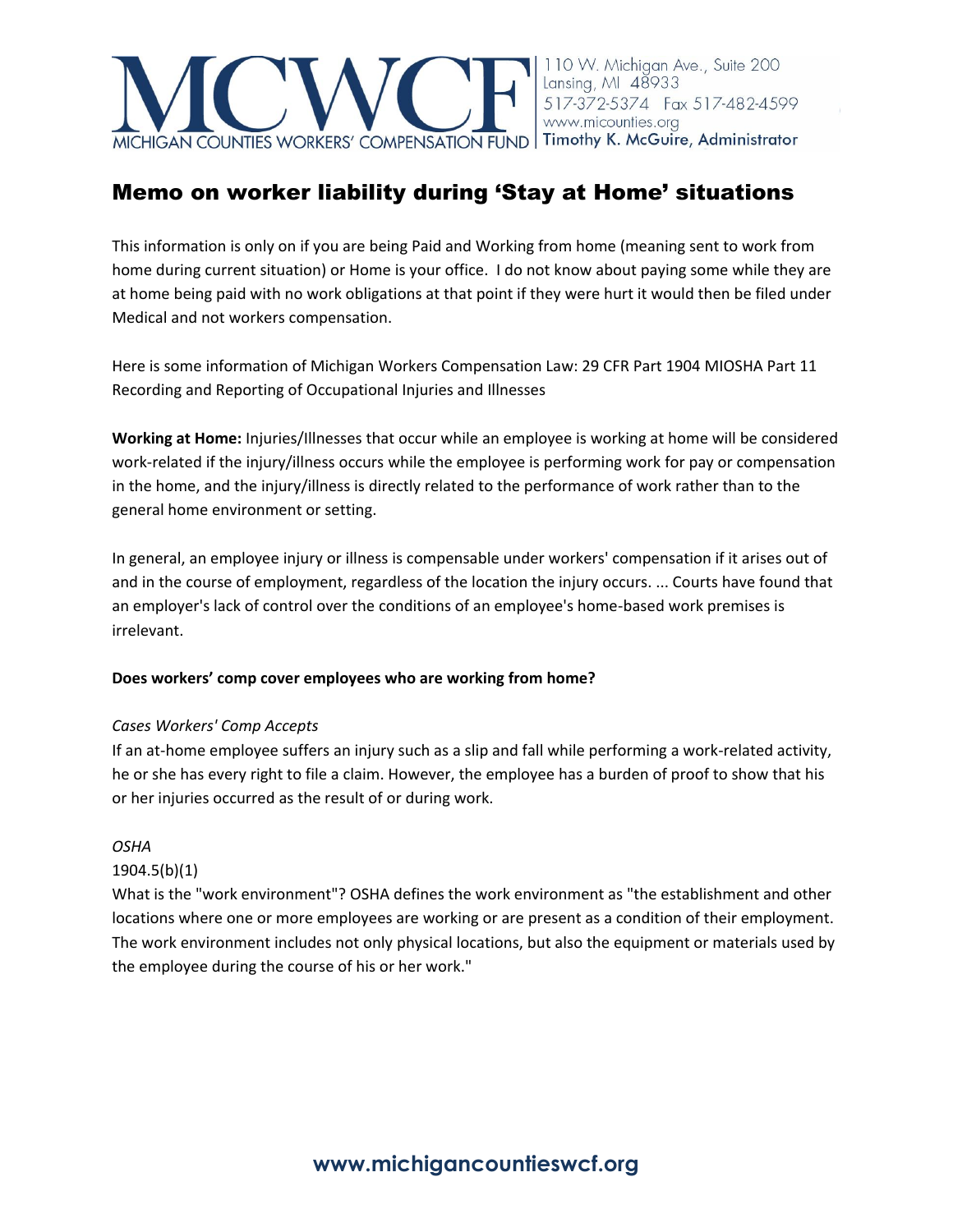

Section 1904.5(b)(7) states: How do I decide if a case is work-related when the employee is working at home? Injuries and illnesses that occur while an employee is working at home, including work in a home office, will be considered work-related if the injury or illness occurs while the employee is performing work for pay or compensation in the home, and the injury or illness is directly related to the performance of work rather than to the general home environment or setting. For example, if an employee drops a box of work documents and injures his or her foot, the case is considered workrelated. If an employee's fingernail is punctured by a needle from a sewing machine used to perform garment work at home, becomes infected and requires medical treatment, the injury is considered work-related. If an employee is injured because he or she trips on the family dog while rushing to answer a work phone call, the case is not considered work-related. If an employee working at home is electrocuted because of faulty home wiring, the injury is not considered work-related.

# **Here is what I have on Employers Responsibility with employees working from home and steps they should take prior to allowing this to happen:**

### **Steps to Protect Your Work-from-Home Employees & Business:**

- 1. Ensure that employees' homes are safe for business. Before they begin working from home, require that employees comply with the health and safety policies of your business. Have your employees fill out a working-from-home safety survey, or do an inspection yourself. Check that furnishings and equipment are ergonomically designed so that the employees can work safely. You'll also want to see that lighting and ventilation are sufficient.
	- a. Be on the lookout for hazards. These can include exposed extension cords. Be sure that the residence has adequate fire extinguishers and smoke detectors.
- 2. Once you've inspected the office space, take a photo for your records. Every six months, check the work environment to ensure that the employee continues to comply with the requirements.
- 3. Designate a dedicated work area. If possible, assign the employee to a specific room or area of their home for working. This helps minimize the likelihood of injury claims. It also encourages the employee to set boundaries at home that will motivate them to remain productive.
- 4. Ensure their homeowner's policy is up-to-date. Require employees to check their homeowner's insurance coverage. This ensures that their homes and property will be covered in the event of damage done during working hours. Have your employees supply you with documentation regarding this and keep it on file.
- 5. Focus on cybersecurity. Ensure that all employee devices including laptops, tablets, and desktops are protected from intrusion. Have an IT professional set up a secure connection from the employee's home to your company network. Connections with weak or no security leave your company open to hacking. This can put your entire business at risk. Also, insist that only employees use the company's equipment.

# **www.michigancountieswcf.org**